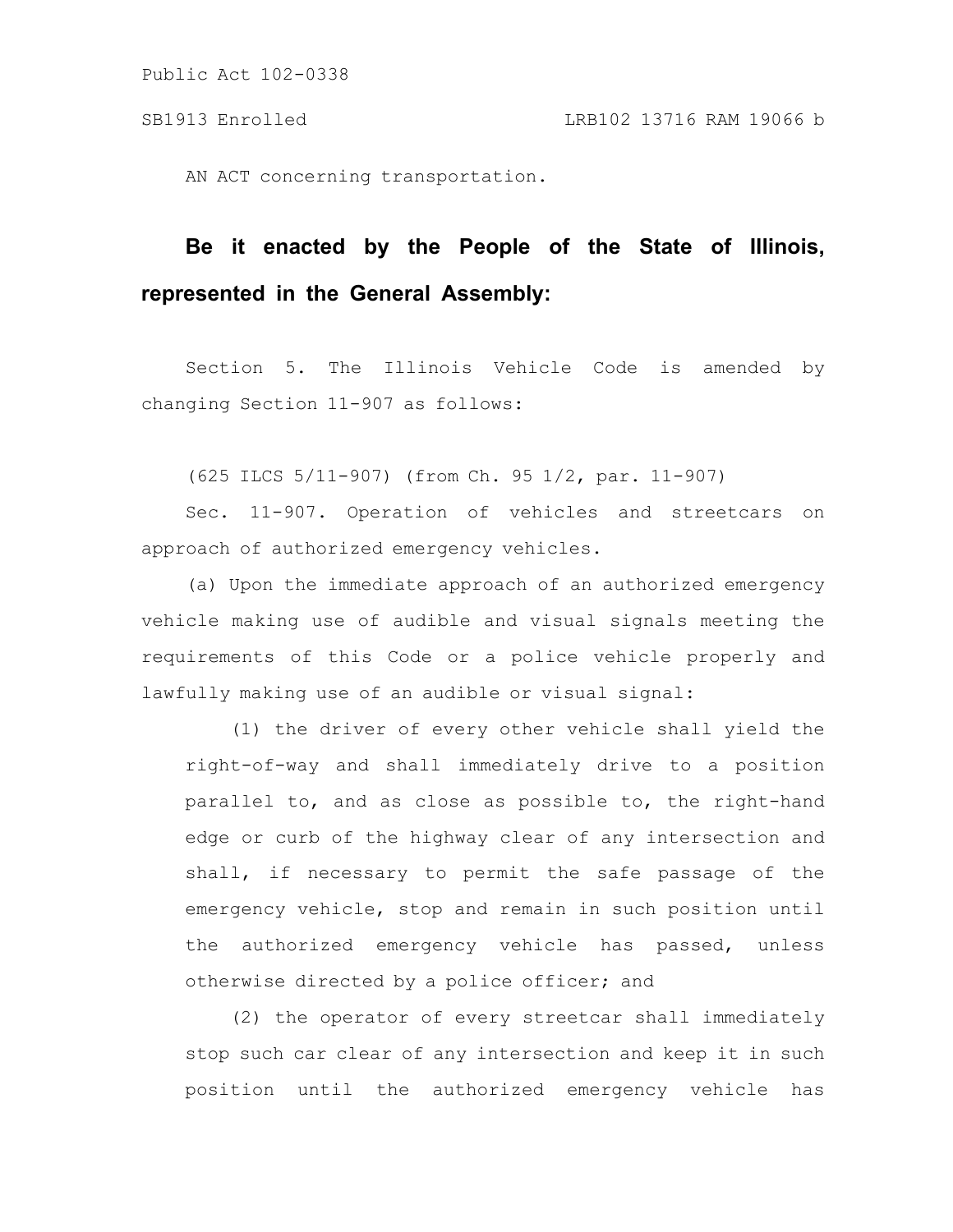passed, unless otherwise directed by a police officer.

(b) This Section shall not operate to relieve the driver of an authorized emergency vehicle from the duty to drive with due regard for the safety of all persons using the highway.

(c) Upon approaching a stationary authorized emergency vehicle, when the authorized emergency vehicle is giving a signal by displaying alternately flashing red, red and white, blue, or red and blue lights or amber or yellow warning lights, a person who drives an approaching vehicle shall:

(1) proceeding with due caution, yield the right-of-way by making a lane change into a lane not adjacent to that of the authorized emergency vehicle, if possible with due regard to safety and traffic conditions, if on a highway having at least 4 lanes with not less than 2 lanes proceeding in the same direction as the approaching vehicle; or

(2) if changing lanes would be impossible or unsafe, proceeding with due caution, reduce the speed of the vehicle, maintaining a safe speed for road conditions and leaving a safe distance until safely past the stationary vehicles.

As used in this subsection (c), "authorized emergency vehicle" includes any vehicle authorized by law to be equipped with oscillating, rotating, or flashing lights under Section 12-215 of this Code, while the owner or operator of the vehicle is engaged in his or her official duties.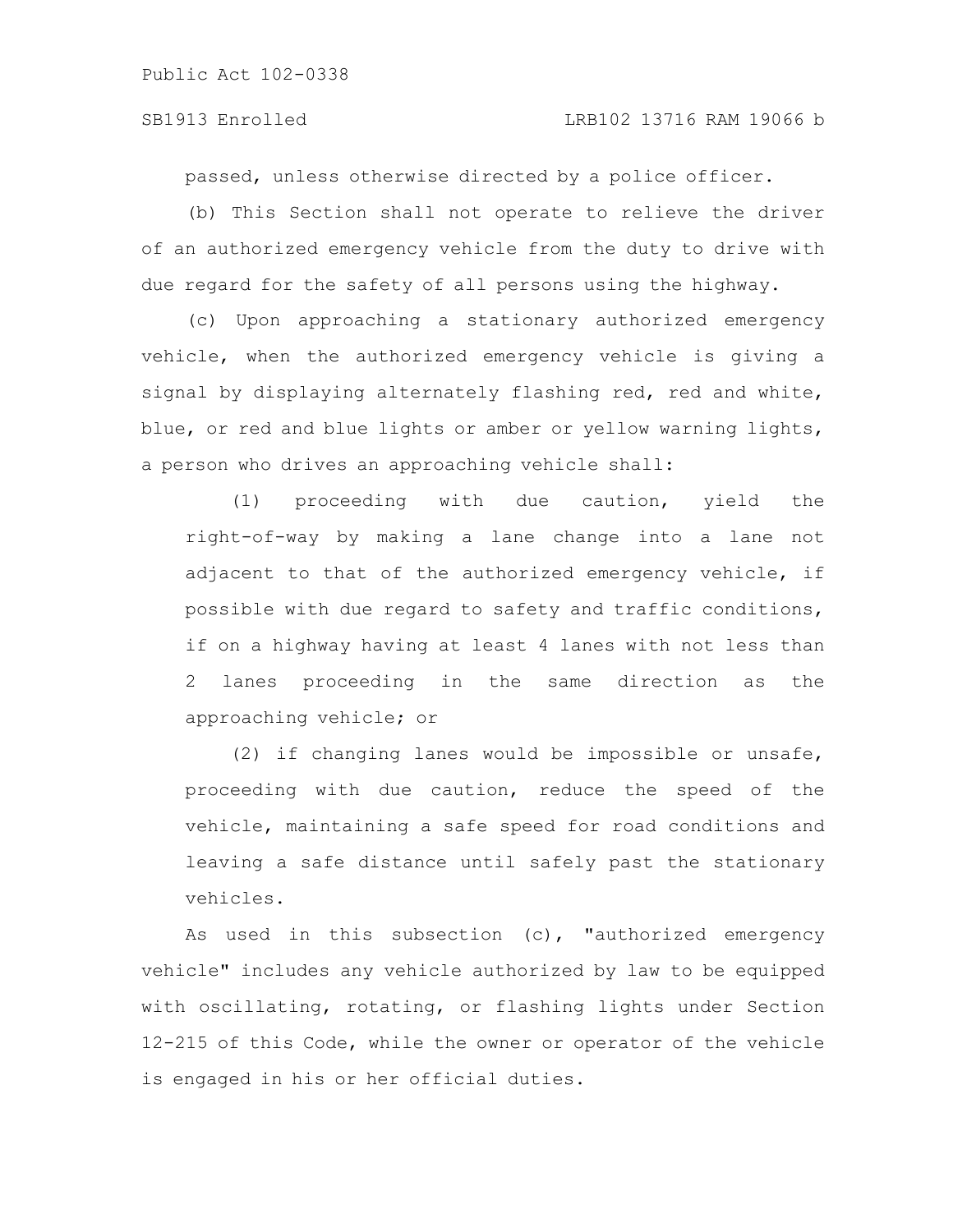## SB1913 Enrolled LRB102 13716 RAM 19066 b

(d) A person who violates subsection (c) of this Section commits a business offense punishable by a fine of not less than \$250 or more than \$10,000 for a first violation, and a fine of not less than \$750 or more than \$10,000 for a second or subsequent violation. It is a factor in aggravation if the person committed the offense while in violation of Section 11-501 of this Code. Imposition of the penalties authorized by this subsection (d) for a violation of subsection (c) of this Section that results in the death of another person does not preclude imposition of appropriate additional civil or criminal penalties. A person who violates subsection (c) and the violation results in damage to another vehicle commits a Class A misdemeanor. A person who violates subsection (c) and the violation results in the injury or death of another person commits a Class 4 felony.

(e) If a violation of subsection (c) of this Section results in damage to the property of another person, in addition to any other penalty imposed, the person's driving privileges shall be suspended for a fixed period of not less than 90 days and not more than one year.

(f) If a violation of subsection (c) of this Section results in injury to another person, in addition to any other penalty imposed, the person's driving privileges shall be suspended for a fixed period of not less than 180 days and not more than 2 years.

(g) If a violation of subsection (c) of this Section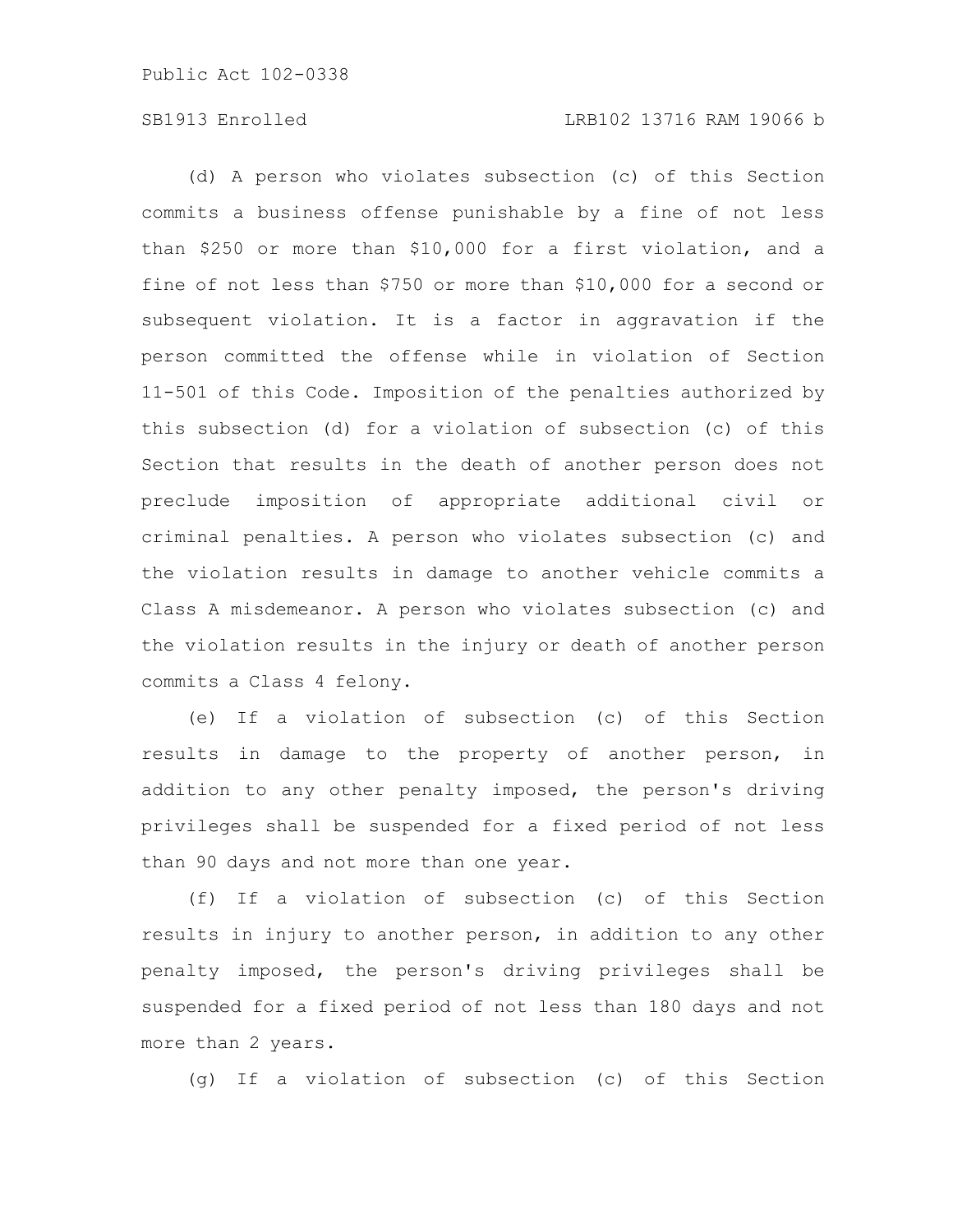## SB1913 Enrolled LRB102 13716 RAM 19066 b

results in the death of another person, in addition to any other penalty imposed, the person's driving privileges shall be suspended for 2 years.

(h) The Secretary of State shall, upon receiving a record of a judgment entered against a person under subsection (c) of this Section:

(1) suspend the person's driving privileges for the mandatory period; or

(2) extend the period of an existing suspension by the appropriate mandatory period.

(i) The Scott's Law Fund shall be a special fund in the State treasury. Subject to appropriation by the General Assembly and approval by the Director, the Director of the State Police shall use all moneys in the Scott's Law Fund in the Department's discretion to fund the production of materials to educate drivers on approaching stationary authorized emergency vehicles, to hire off-duty Department of State Police for enforcement of this Section, and for other law enforcement purposes the Director deems necessary in these efforts.

(j) For violations of this Section issued by a county or municipal police officer, the assessment shall be deposited into the county's or municipality's Transportation Safety Highway Hire-back Fund. The county shall use the moneys in its Transportation Safety Highway Hire-back Fund to hire off-duty county police officers to monitor construction or maintenance